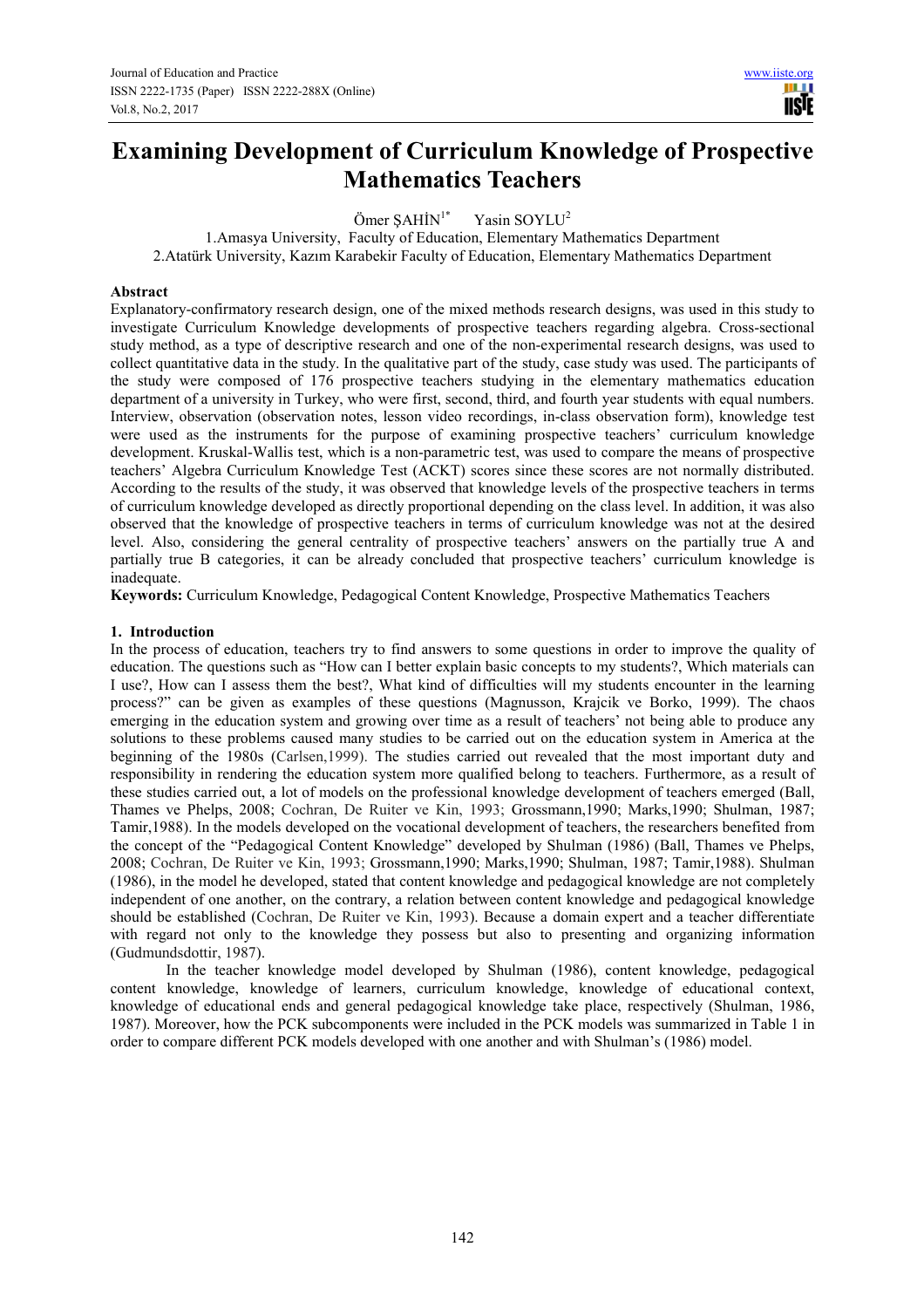|  |                        |  |  | Table 1. Components of Pedagogical Content Knowledge from Different Conceptualizations (Park and |  |
|--|------------------------|--|--|--------------------------------------------------------------------------------------------------|--|
|  | Oliver, 2008, p. 265). |  |  |                                                                                                  |  |

| <b>Scholars</b>          | fоr<br>matter<br>subject:<br>Purposes<br>teaching | understanding<br>Student | Curriculum  | and representations<br>Instructional<br>strategies | Media    | Assessment  | Subject matter | Context     | Pedagogy    |
|--------------------------|---------------------------------------------------|--------------------------|-------------|----------------------------------------------------|----------|-------------|----------------|-------------|-------------|
| Shulman (1987)           | D                                                 | $\bf{0}$                 | D           | $\mathbf 0$                                        |          |             | D              | D           | D           |
| Tamir(1988)              |                                                   | $\mathbf 0$              | $\mathbf 0$ | $\mathbf 0$                                        |          | $\mathbf 0$ | D              |             | $\bf{D}$    |
| Grossman (1990)          | $\Omega$                                          | $\mathbf 0$              | $\mathbf 0$ | $\mathbf 0$                                        |          |             | D              |             |             |
| Marks (1990)             |                                                   | $\mathbf 0$              |             | $\mathbf 0$                                        | $\Omega$ |             | $\mathbf 0$    |             |             |
| Smith and Neale (1989)   | $\Omega$                                          | $\mathbf 0$              |             | $\mathbf 0$                                        |          |             | D              |             |             |
| Cochran et al. (1993)    |                                                   | $\mathbf 0$              |             | N                                                  |          |             | $\mathbf 0$    | $\mathbf 0$ | $\Omega$    |
| Geddis (1993)            |                                                   | $\mathbf 0$              | $\mathbf 0$ | $\mathbf 0$                                        |          |             |                |             |             |
| Fernandez-Balboa ve      | $\Omega$                                          | $\mathbf 0$              |             | $\mathbf 0$                                        |          |             | $\Omega$       | $\mathbf 0$ |             |
| Stiehl (1995)            |                                                   |                          |             |                                                    |          |             |                |             |             |
| Magnusson et al.(1999)   | $\mathbf 0$                                       | $\mathbf 0$              |             | $\mathbf 0$                                        |          | $\mathbf 0$ |                |             |             |
| Hasweh (2005)            | $\mathbf 0$                                       | $\mathbf 0$              | $\mathbf 0$ | $\mathbf 0$                                        |          | $\mathbf 0$ | $\Omega$       | $\mathbf 0$ | $\mathbf 0$ |
| Loughran et al. $(2006)$ | $\mathbf 0$                                       | $\mathbf 0$              |             | $\mathbf 0$                                        |          |             | $\mathbf 0$    | $\mathbf 0$ | $\mathbf 0$ |

*D:* Author placed this subcategory outside of PCK as a distinct knowledge base for teaching;

*O:* Author did not discuss this subcategory explicitly.

*N*: Author included this subcategory as a component of PCK.

As seen in Table 1, the curriculum knowledge, which is one of the subcomponents of the pedagogical content knowledge, was included in some teacher knowledge models (Geddis, 1993; Grossman, 1990; Hasweh, 2005; Tamir,1988) while it was not included in other models (Cochran et al.,1993; Loughran vd., 2006; Magnusson vd.,1999; Smith and Neale, 1989). The curriculum knowledge, which was considered to be a separate category from pedagogical content knowledge in the teacher knowledge model Shulman (1987) developed, was addressed as a subcomponent of the pedagogical content knowledge in the models subsequently developed (Geddis, 1993; Grossman, 1990; Hasweh, 2005; Tamir, 1988). Shulman (1987) defined the curriculum knowledge as knowledge aimed at teacher's reaching teaching materials and curriculums and using these resources most effectively. Furthermore, curriculum knowledge is addressed under two subcategories, knowledge aimed at students' purposes and targets which are required to be reached and knowledge aimed at concepts and materials included in the curriculum, peculiar to the subjects to be taught (Baştürk and Dönmez, 2011). In other words, it can be stated that curriculum knowledge is an important kind of knowledge with respect to the teaching profession. However, when sample studies on the PCK developments of preservice teachers in the related literature (Aksu and Konyalıoğlu, 2015; Jenkins, 2010; Gökkurt et al., 2015; Koçak and Soylu, 2016; O'Hanlon, 2010; Şahin et al., 2014; Şahin, Gökkurt& Soylu, 2015; Şahin, 2016; Şimşek and Boz, 2015) are examined, it is seen that the researchers focus more on content knowledge, knowledge of understanding students and knowledge of educational strategies. Nevertheless, it is seen that sufficient studies were not carried out on curriculum knowledge (Baştürk and Dönmez, 2011; Lannin et al., 2013). In this context, the purpose of the study is to investigate curriculum knowledge developments of prospective mathematics teachers regarding algebra. In this study, the curriculum knowledge of preservice teachers was examined within the scope of basic concepts related to algebra, acquisitions, learning approach, basic skills, teacher and student roles, changes occurring in the curriculum.

# **2. Method**

In this study, the *explanatory-confirmatory* (Quantitative → Qualitative) *research design*, one of *mixed research* designs, has been used to investigate curriculum knowledge developments of prospective mathematics teachers regarding algebra. *The cross-sectional comparative study* method has been used in the process of obtaining quantitative data and the case study method has been used in the qualitative section in this study.

# *2.1. Participants*

The participants of the study were composed of 176 prospective teachers studying in the elementary mathematics education department of a university in Turkey, who were first, second, third, and fourth year students with equal numbers. Since the cross-sectional study method is employed in the study, it gains importance for preservice teachers studying at the same university to be selected with regard to rendering the groups be close to each other.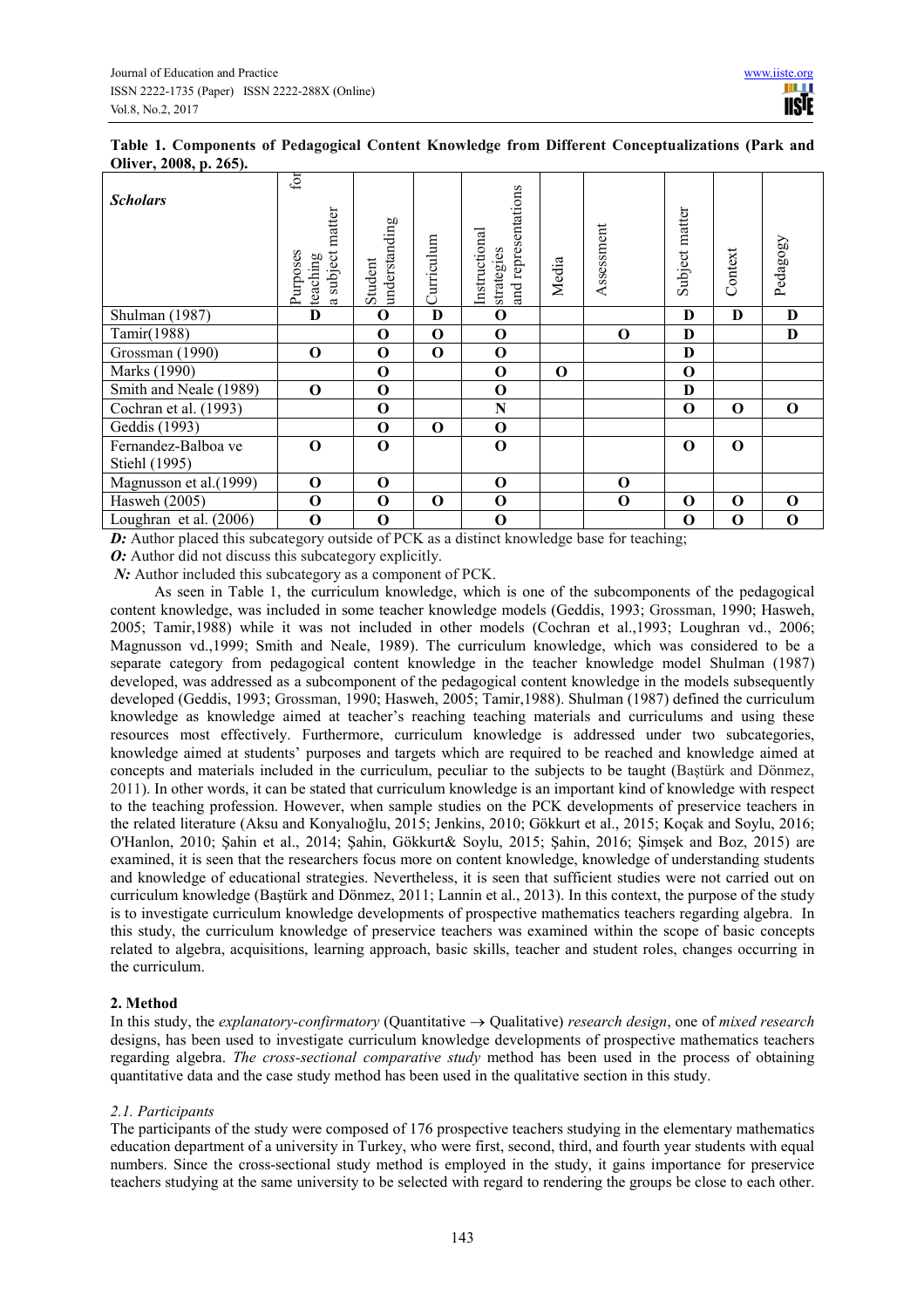The participants were determined by a convenience sampling method from non-random sampling methods. Within the frame of the study ethics, the real names of the preservice teachers who participated in the study have not been used. The first class who participated in the study were assigned with the codes from *1S1* to *1S44*, the second class from *2S1* to *2S44*, the third from *3S1* to *3S44,* the fourth from *4S1* to *4S44.*

## *2.2. Data Collection Tools*

In this study, for the purpose of examining the curriculum knowledge developments of preservice teachers, interview, observation and Algebra Curriculum Knowledge Test (ACKT) have been used as data collection tools. *2.2.1. Algebra Curriculum Knowledge Test (ACKT)* 

In this study, ACKT which consists of a total of eleven questions has been used in order to determine the PCK component curriculum knowledge levels of preservice teachers (APP-1). While preparing ACKT, initially a question pool of 14 questions was created by the researcher. The questions which do not serve the purpose of the study and measure the similar skills were eliminated from the test in accordance with the expert opinions and the number of questions was reduced to eleven. For instance, "*Which sub learning domains does algebra learning domain consist of?"* was excluded from the test since it is similar to the ACKT first question. Besides, the expression at which grade level the acquisitions take place, in the first question of ACKT, was removed from the test at the request of the experts. Thereafter, ACKT, which consists of eleven questions, was applied to 65 preservice teachers within the frame of the pilot practice. Following the pilot practice, the experts stated that ACKT, which consists of eleven questions, can be used to measure curriculum knowledge for algebra of preservice teachers. Furthermore, the *Secondary School Mathematics Curriculum (SSMC)* was benefited from in the process of creating ACKT.

# *2.2.2. Interviews*

In this study, interviews were mostly carried out with the preservice teachers who gave an answer in the categories of partially true B and wrong. In other words, the interview focused more on the questions in which the preservice teachers had difficulty in reaching the correct answer. After all, an answer to why the preservice teachers had difficulty in these questions was searched as a result of the interviews. In the process of data collection, semi-structured interviews with the duration of 2-6 minutes were carried out with approximately 20 preservice teachers. However, some of these interviews were not included in the study since they yielded the same results as the interviews in the findings.

# *2.2.3. Observations*

In this study, observations were performed with the help of a structured observation form for the purpose of seeing the reflections of written and oral answers given to the knowledge test by the preservice teachers on the course applications. It was paid attention that they did not have a failed course and that their knowledge test scores represented the class mean in the selection of the preservice teachers who would participate in the course applications. In other words, it was aimed that the preservice teachers who would be observed constitute groups parallel to each other with respect to the grade level. It was deemed suitable that observations were videorecorded since it was considered to be difficult to observe and record many components at the same time in mathematics teaching environments. Furthermore, while observations were being made, notes were taken on observation forms (APP2). The developed observation forms were examined by two academicians, expert in their fields. The items having similar meanings or not serving the purpose of the study were removed from the observation form in accordance with the expert opinions.

# *2.3. Data Analysis*

The scoring categories (Kwong et al., 2007; Şahin et al., 2014) regarding the answers of the students to the curriculum knowledge test take place in Table 2 below.

|       | Table 2. The Scoring Categories of ACKT |                                                                                                   |  |
|-------|-----------------------------------------|---------------------------------------------------------------------------------------------------|--|
|       |                                         | Categories   Completely true   Partially True (a)   Partially True (b)   Wrong Answer   No Answer |  |
| Score |                                         |                                                                                                   |  |

- **Completely true:** This category is the case when the preservice teachers answer a question precisely and completely.
- **Partially True (a):** This category is the case when the preservice teachers cannot give a precise, in other words, complete answer but the answer to the question is very close to the correct and contains minor mistakes.
- **Partially True (b):** This category is the case when the preservice teachers do not give a completely wrong answer, and their answers contain correct expressions though little when compared to the wrong.
- **Wrong Answer:** This category is the case when the answers of the preservice teachers are completely wrong.
- **No Answer:** This category is the case when the preservice teachers cannot give any answer to the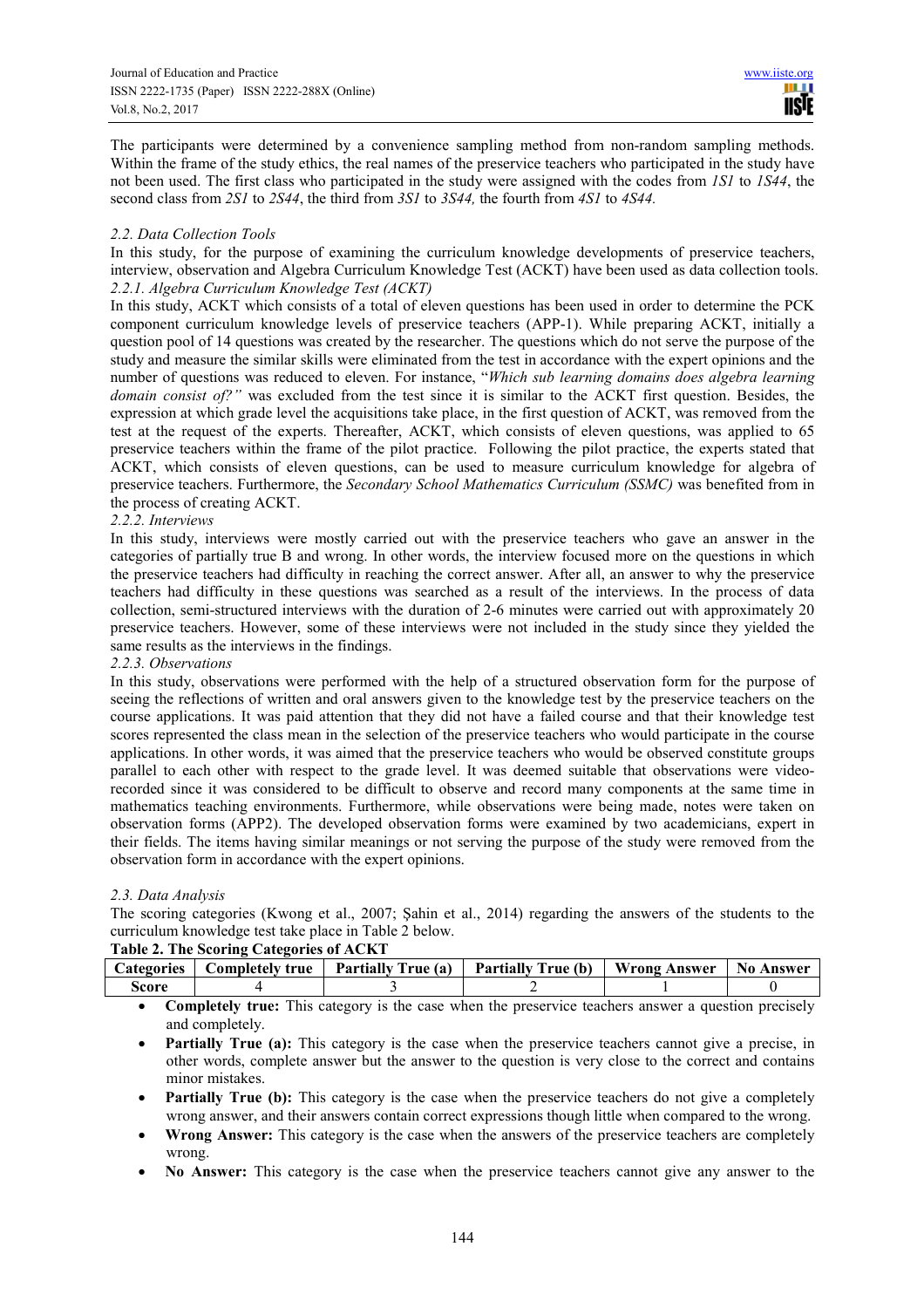#### question.

 In this study, the *intraclass correlation coefficient*, which examines the correlation among the scorings different raters make, was benefited from in order to ensure the reliability of the curriculum knowledge test. Initially, a new data set was created randomly in a way that it would represent at least 10% (Cleophas and Zwinderman, 2015) of the total data for each test with the help of SPSS program. The data in this data set were graded by two researchers with the help of the answer key which was previously prepared and organized in accordance with the expert opinions. Afterwards, the correlation coefficient between these two scorings was calculated by SPSS program. The intraclass reliability coefficient of the curriculum knowledge test was included in Table 3 below.

## **Table 3 The Intraclass Correlation Coefficient of ACKT**

| Number of Researchers   Intraclass Correlation Coefficient   df1   df2 |  | -sig         |
|------------------------------------------------------------------------|--|--------------|
|                                                                        |  | $19 \pm 000$ |

As seen in Table 3 above, the intraclass correlation coefficient of the curriculum knowledge test is quite high and significant. In other words, it can be stated that the data obtained in this study are highly reliable.

**Since the sample size in this study was 176>50, the Kolmogorov-Smirnov test was used. Furthermore, the fact that the p-value is smaller than α=0.05 indicates that the distribution is not normal. The Kolmogorov-Smirnov test results regarding the curriculum knowledge test take place in the table below.** 

#### **Table 4 The Results of Kolmogorov-Simirnov Test**

| <b>Kolmogorov-Simirnov Test</b> |     |        |
|---------------------------------|-----|--------|
| <b>Statistics</b>               | df  | P(sig) |
| ი ი໑⁊                           | 176 | 0.000  |

As seen in Table 4, since  $p < .05$ , it can be stated that the scores of the curriculum knowledge test of the preservice teachers are not distributed normally. Thus, Kruskal-Wallis test, which is a non-parametric test, was used to compare the means of prospective teachers' Algebra Curriculum Knowledge Test (ACKT) scores since these scores are not normally distributed. The Kruskal-Wallis test included in SPSS program does not yield the results that indicate between which groups there are significant differences (Büyüköztürk, 2011). Therefore, in order to determine between which groups there were significant differences, paired comparisons of the groups were carried out with the help of the Mann-Whitney U test. In accordance with the results of the Mann-Whitney U test, between which groups there was a statistically significant difference was revealed. In this study, in the assessment of the quantitative findings obtained, SPSS program was used. Furthermore, the interviews with the preservice teachers were reported in the form of direct quotations. The data on the classroom observations of the preservice teachers were presented in the form of direct quotations in the study in accordance with the observation forms.

#### **3. Findings**

**The descriptive statistics of the Algebra Curriculum Knowledge Test are presented in Table 5 below. Table 5 The Descriptive Statistics of ACKT** 

| <b>ACKT</b>         |    |       | <b>Std. Deviation</b> | <b>Std. Error</b> | Min. | Max. |
|---------------------|----|-------|-----------------------|-------------------|------|------|
| <b>First Grade</b>  | 44 | 9.55  | 3,393                 |                   |      |      |
| <b>Second Grade</b> | 44 | 7.14  | 3,495                 | ,527              |      |      |
| <b>Third Grade</b>  | 44 | 23,36 | 3,491                 | ,526              | 14   | 29   |
| <b>Fourth Grade</b> | 44 | 27,52 | 3,288                 | ,496              | 22   |      |
| <b>Total</b>        | 76 | 19.39 | 7.598                 |                   |      | 90   |

When the means of the total scores in Table 5 which elementary school mathematics preservice teachers obtained from ACKT are examined, the curriculum knowledge levels of the preservice teachers are observed to increase depending on the grade level. In other words, whereas the highest curriculum knowledge test mean belongs to the preservice teachers studying in the fourth grade, the lowest mean belongs to the preservice teachers studying in the first grade. As seen in the graphic below and in Table 5, the algebra curriculum knowledge mean which is 9,55 in the  $1<sup>st</sup>$  grade has reached 27,52 in the  $4<sup>th</sup>$  grade.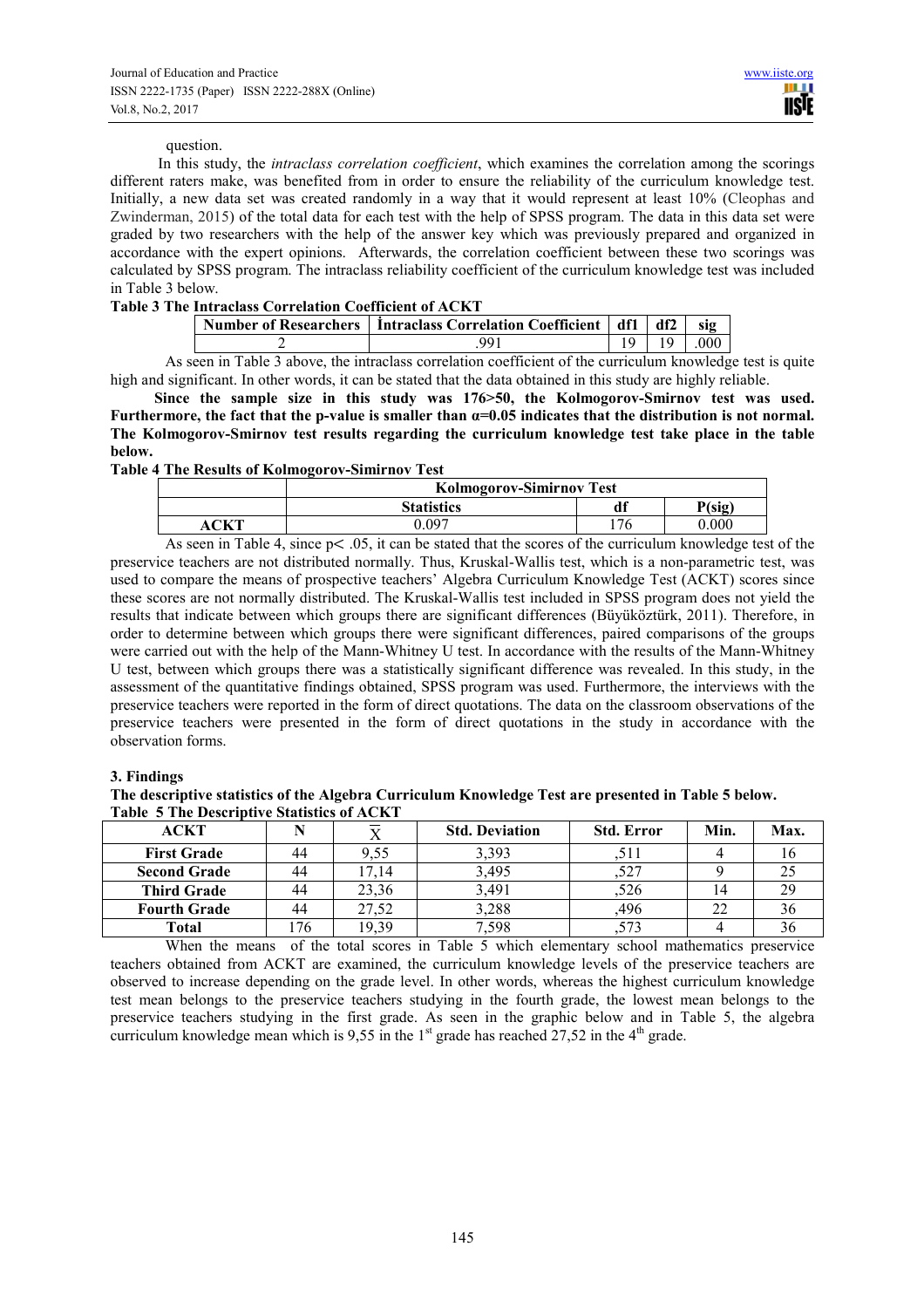

#### **Figure 1. The Development of Curriculum Knowledge**

Making use of the data in Table 5 and Figure 1, it is seen that improvement occurs in the curriculum knowledge levels of elementary school mathematics preservice teachers regarding algebra at each grade level throughout their undergraduate education. Moreover, the curriculum knowledge improvements of preservice teachers display a significant increase in the second grade when they take teaching vocational courses. Although the curriculum knowledge improvement continues in the third and fourth grades, the improvement rate decelerates. However, these data are not sufficient to understand whether there is a statistically significant difference among the groups. The Kruskal-Wallis test among non-parametric tests was used in order to understand whether there is a significant difference among the grade levels.

| Sınıf               | n  | <b>Mean Rank</b> | aı | w       |      |
|---------------------|----|------------------|----|---------|------|
| First Grade         | 44 | 25,47            |    | 140,451 | .000 |
| Second Grade        | 44 | 68.93            |    |         |      |
| Third Grade         | 44 | 13,95            |    |         |      |
| <b>Fourth Grade</b> | 44 | 45,65            |    |         |      |

#### **Table 6 Kruskal-Wallis Results of ACKT**

As seen from the results in Table 6, it is observed that there is a statistically significant difference among the curriculum knowledge levels of preservice elementary school mathematics teachers regarding algebra depending on the grade level  $(\chi^2(3)=140,451; p=0,000; p<0,05)$ . After all, when the mean ranks of ACKT are considered, success is seen to increase in accordance with the grade level. However, the Kruskal-Wallis test results do not indicate among which groups there are significant differences. Thus, in order to determine among which groups there are significant differences, in other words, to make paired comparisons, the results of the Mann-Whitney U test are presented in Table 7 below.

|       | Table / Mahn-Whithey of Results of ACRYL |      |                                               |
|-------|------------------------------------------|------|-----------------------------------------------|
| Group |                                          |      | <b>Significant Mean Difference</b>            |
| $-2$  | 117,500                                  | 000, | $1-2$ , $1-3$ , $1-4$ , $2-3$ , $2-4$ , $3-4$ |
| -3    | 3.000                                    | 000  |                                               |
| -4    | 000                                      | 000  |                                               |
| 2-3   | 206,000                                  | 000  |                                               |
| 2-4   | 18,500                                   | 000  |                                               |
| 3-4   | 371,000                                  | 000  |                                               |

#### **Table 7 Mann-Whitney U Results of ACKT**

When the findings in Table 7 are examined, the curriculum knowledge test scores of preservice teachers are seen to differentiate in accordance with the grade level. In other words, as the grade level increases, the curriculum knowledge scores increase as well. Despite this, the fact that the means of the fourth-grade preservice teachers are 27,52 in the Algebra Curriculum Knowledge Test in which maximum 44 scores can be obtained can indicate that the curriculum knowledge of preservice teachers of algebra does not reach a satisfactory level at the end of the undergraduate education. In other words, it can be stated that the curriculum knowledge of preservice teachers of the algebra learning domain improves statistically significantly but this improvement is not sufficient.

The findings regarding the first question of ACKT indicate that preservice teachers have trouble in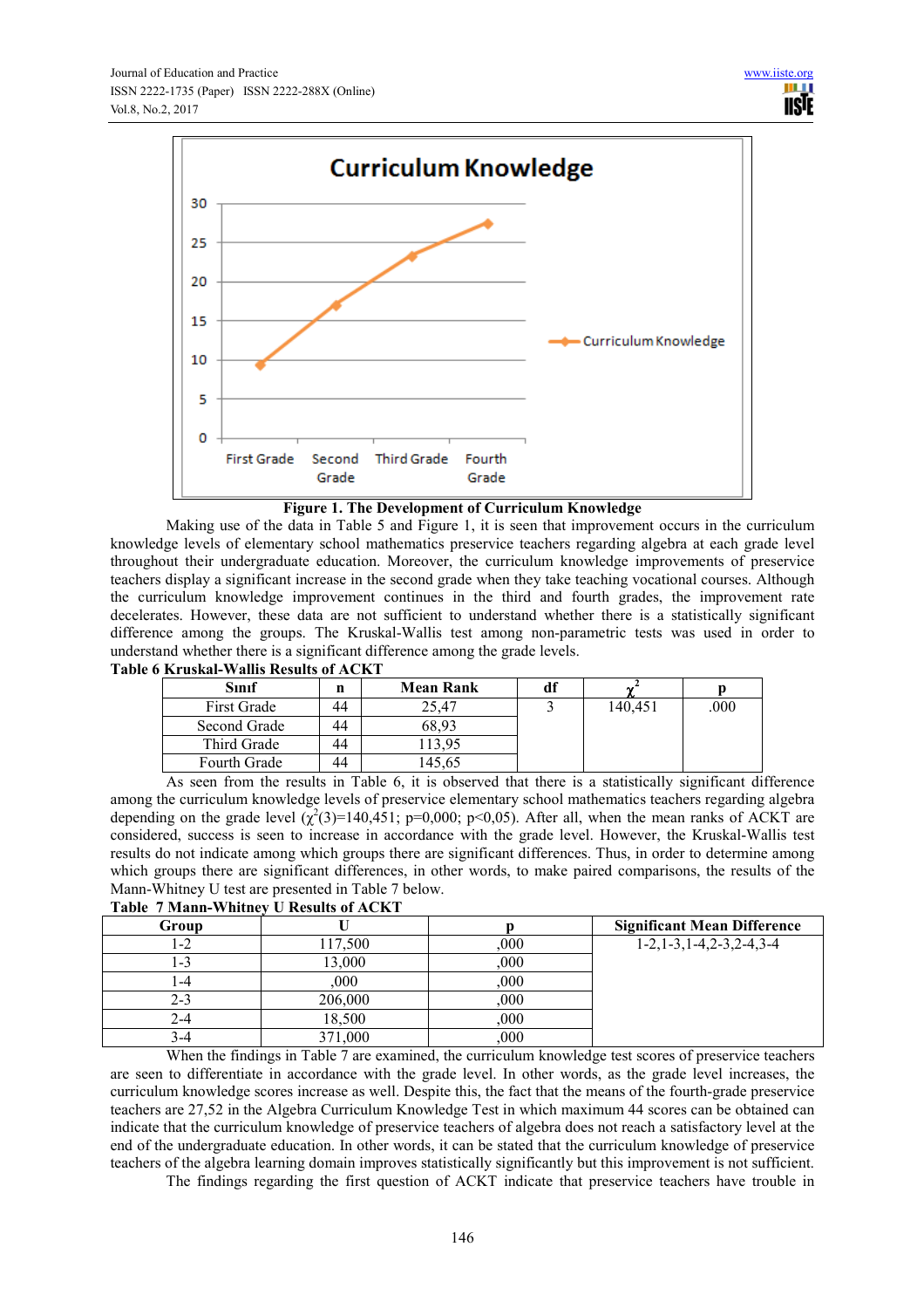determining to which sub learning domain the acquisitions regarding the algebra learning domain belong to. It can be stated that they have difficulty in determining sub learning domains since preservice teachers do not examine *Secondary School Mathematics Curriculum* (SSMC) or review it sufficiently. For instance, in the interview held with 4S9 preservice teacher, upon asking the preservice teacher "*Have you ever examined the curriculum?*", the preservice teacher replied, "*In special teaching methods course in the third grade*." 1S28 preservice teacher stated that he had no knowledge of SSMC. In other words, it can be said that preservice teachers come across the secondary school mathematics curriculum very late.

The findings regarding the third question of ACKT indicate that first and second-grade preservice teachers have misinformation about the learning approach on which SSMC is based. The answers given by 1S1 preservice teacher "*It is based on the simple lecture technique. The teacher narrates, the student listens"* and by 2S12 preservice teacher "*It is based on the lecture method. The teacher narrates, the student gives meaning."* are the indicator of the misinformation of first and second-grade preservice teachers about the curriculum since the renewed secondary school mathematics curriculum pays regard to the learning principles such as the active participation of the student in the process, the need for the establishment of the relation between the old and new knowledge and meaningful learning [MEB, 2013].

When first and second-grade preservice teachers are asked to choose methods-techniques suitable for the secondary school mathematics curriculum, it is seen from the findings regarding the fifth question of ACKT that they make explanations suitable for teacher-centered traditional teaching approaches. The explanation of 1S37 preservice teacher "*I would choose demonstration because I think that the student cannot discover mathematics by himself."* supports this result.

In the findings regarding the sixth question of ACKT, it is seen that first and second-grade preservice teachers interpret teacher and student roles in the classroom environment usually in accordance with the teachercentered traditional teaching approaches. However, in the renewed mathematics curriculum, students are expected to be active in the process and to take the responsibility for their own learning and teachers are expected to be a guide leading students in the process of learning [MEB, 2013]. The answer 1S6 preservice teacher gave "*The teacher is a narrator, the student is a listener."* supports this result. Most of the third and fourth-grade preservice teachers are seen to explain teacher and student roles suitable for the philosophy of SSMC.

The findings regarding the eighth question of ACKT indicate that third and fourth-grade preservice teachers are aware of the fact that they can reach SSMC from the internet site of the MNE Board of Education and Discipline. Second-grade preservice teachers gave universal responses in the form that they could reach it from the Internet. For instance, the expression 2S37 preservice teacher used "*The* c*urriculum can be searched on the Internet class by class"* indicates that he does not know what primary source he should monitor for the changes occurring regarding SSMC. First-grade preservice teachers usually preferred not answering this question or stating that they had no knowledge about this question.

# **4. Conclusions and Discussion**

In SSMC, the mean of first-grade preservice teachers is 9.55, the mean of second-grade preservice teachers is 17.14, the mean of third-grade preservice teachers is 23.36, and the mean of fourth-grade preservice teachers is 27,52. Furthermore, in the Algebra Curriculum Knowledge Test from which maximum 44 scores can be obtained, the means of fourth-grade preservice teachers are 27,52. When the fact that partially A and partially B answers are dominant in the answers which fourth-grade preservice teachers give to SSMC is considered, it can be said that the curriculum knowledge of fourth-grade preservice teachers of algebra does not reach a very good level at the end of the undergraduate education because it was seen that fourth-grade preservice teachers had trouble in reaching the correct answers to many questions. After all, in many studies in the literature, it was seen that the knowledge level of teachers and preservice teachers regarding the curriculum was not at the desired level (Baştürk and Dönmez, 2011; Canbazoğlu, 2008; Gökkurt, 2014). In other words, it was observed that teachers and preservice teachers had limited curriculum knowledge, had difficulty in applying the strategies determined in the curriculum, made superficial explanations regarding the basic skills stipulated in the curriculum and did not have sufficient information about the changes made in the curriculum (Gökkurt, 2014; Yeşildere-İmre and Akkoç,2010). The fact that preservice teachers come across the curriculum very late and that they do not examine the curriculum thoroughly can be indicated as the reason for the curriculum knowledge of preservice teachers not being at the desired level. Because when it is considered that first and second-grade preservice teachers have never examined the curriculum and that third-grade preservice teachers have first examined the curriculum owing to the courses such as Special Teaching Methods as understood from the oral answers of preservice teachers, including such courses as of the first grade should contribute positively to the curriculum knowledge improvements of preservice teachers. Accordingly, Baştürk and Dönmez (2011) stated in their study that preservice teachers do not pay sufficient attention to the curriculum. In the course applications of preservice teachers, it was observed that first and second-grade preservice teachers had trouble in creating a classroom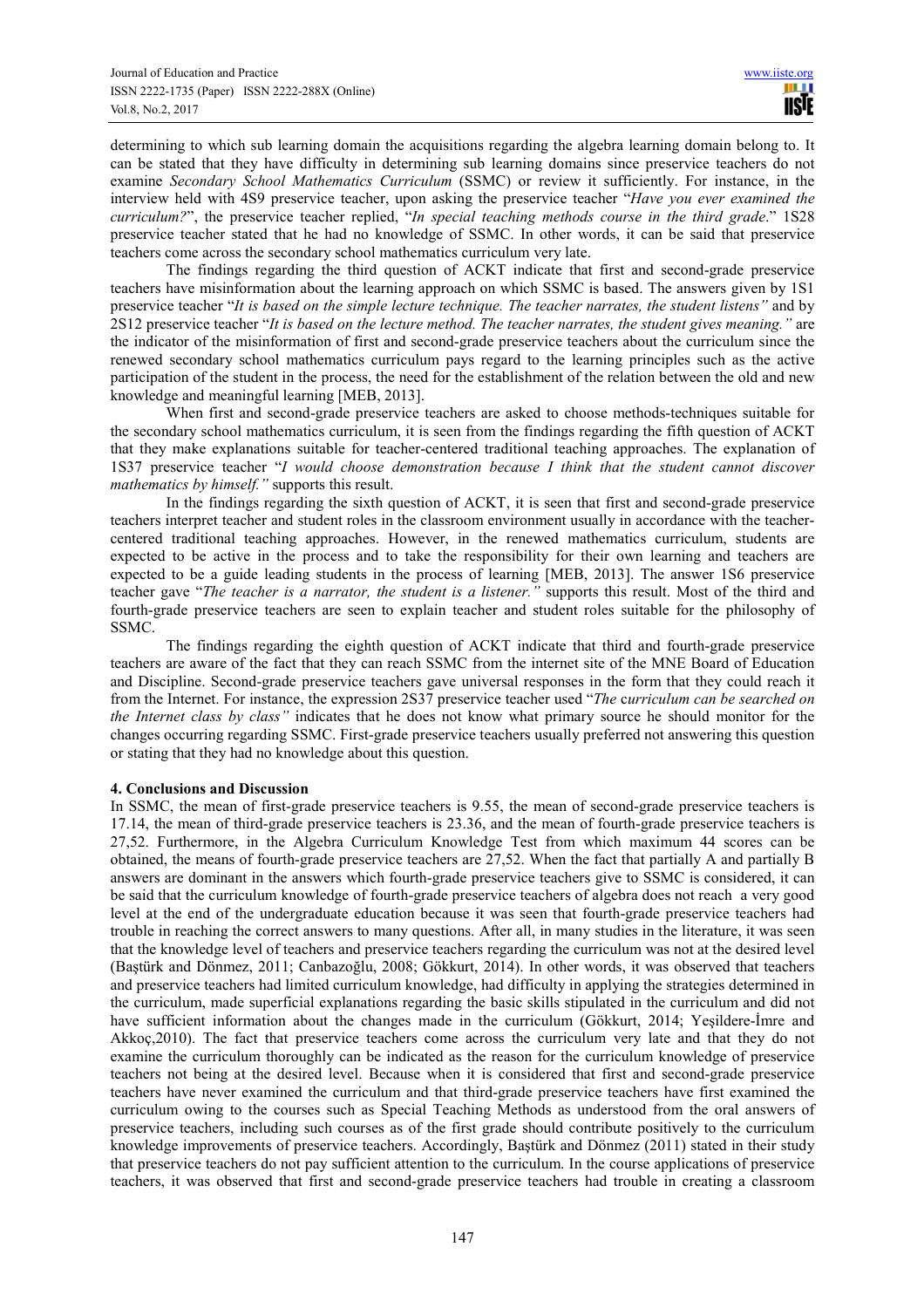environment suitable for the basic philosophy of the curriculum and planning the lesson. Furthermore, it can be said that educational activities which first and second-grade preservice teachers carried out were not suitable for the SSMC basic philosophy because first and second-grade preservice teachers carried out their activities completely in accordance with the traditional teaching approaches. Third and fourth-grade preservice teachers can be said to have attempted to carry out education suitable for learning approaches which SSMC has adopted in their teaching activities.

When the ACKT means of preservice teachers are examined, the curriculum knowledge test scores of preservice teachers are observed to differentiate in accordance with the grade level  $[\chi^2(3)=140,451; \ p=0,000;$ p<0,05]. In other words, as the grade level increases, the curriculum knowledge scores increase as well. As seen from the means of preservice teachers, the biggest improvement occurred in the transition from the first grade to the second grade. In the following years, the improvement of the curriculum knowledge continued. Canbazoğlu (2008) stated that teaching experience plays an important role in the improvement of the curriculum knowledge. In other words, it can be said that the courses which provide professional experience such as "*Special Teaching Methods I, Special Teaching Methods II, School Experience and Teaching Application*" have a positive effect on the curriculum knowledge improvement. After all, it is seen from the written and oral explanations of fourthgrade preservice teachers and their classroom observations what a significant role the internship course performed at schools plays in the improvements of the curriculum knowledge of preservice teachers.

#### **References**

- Aksu, Z. ve Konyalıoğlu, A. C. (2015). Sınıf öğretmen adaylarının kesirler konusundaki pedagojik alan bilgileri. *Kastamonu Eğitim Dergisi*, *23*(2), 723-738.
- Ball, D.L., Thames, M.H. & Phelps, G.(2008). Content knowledge for teaching: what makes it special? *Journal of Teacher Education , 59*(5), 389 –407.
- Baştürk, S. &Dönmez, G. (2011). Examining pre-service teachers' pedagogical content knowledge with regard to curriculum knowledge. *International Online Journal of Educational Sciences,3*(2), 743-775.
- Büyüköztürk, Ş., Kılıç -Çakmak, E., Akgün, Ö.E., Karadeniz, Ş. Ve Demirel, F. (2011). *Bilimsel araştırma yöntemleri.* (8.baskı). Ankara: Pegem Yayınları.
- Canbazoğlu, S. (2008). *Fen bilgisi öğretmen adaylarının maddenin tanecikli yapısı ünitesine ilişkin pedagojik alan bilgilerinin değerlendirilmesi.* Yayınlanmamış Yüksek Lisans Tezi, Gazi Üniversitesi Eğitim Bilimleri Enstitüsü.
- Carlsen, W.S.(1999). Domains of teacher knowledge', Geess-Newsome, J. and Lederman, N.G., (Ed.), " *Examining pedagogical content knowledge*", London: Kluwer Academics Publishers.
- Cleophas, T. J., & Zwinderman, A. H. (2015). SPSS for Starters and 2nd Levelers. Second Edition.
- Cochran, K. F., DeRuiter, J. A & King, R. A. (1993). Pedagogical content knowing: an integrative model for teacher preparation. *Journal of Teacher Education*, *44* (4), 263–272.
- Geddis, A. N. (1993). Transforming subject matter knowledge: the role of pedagogical content knowledge in learning to reflect on teaching. *International Journal of Science Education, 15*, 673–683.
- Gökkurt, B. (2014). *Ortaokul matematik öğretmenlerinin geometrik cisimler konusuna ilişkin pedagojik alan bilgilerinin incelenmesi.* Yayımlanmamış doktora tezi, Atatürk Üniversitesi Eğitim Bilimleri Enstitüsü, Erzurum.
- Gökkurt, B., Şahin,Ö., Erdem, E., Başıbüyük,K. & Soylu,Y. (2015). Investigation of pedagogical content knowledge of middle school prospective mathematics teachers on the cone topic in terms of some components*. Journal of Cognitive and Education Research, 1* (1), 18-40.
- Grossman, P. L. (1990). *The making of a teacher: Teacher knowledge and teacher education*. Teachers College Press, Teachers College, Columbia University.
- Gudmundsdottir, S. (1987). *Pedagogical content knowledge: teachers' ways of knowing* . East Lansing, MI: National Center for Research on Teacher Learning. (ERIC Document Reproduction Service No. ED290701).
- Hashweh, M. Z. (2005). Teacher pedagogical constructions: a reconfiguration of pedagogical content knowledge. Teachers and Teaching: Theory and Practice, 11(3), 273–292.
- Jenkins, O. F.(2010). Developing teachers' knowledge of students as learners of mathematics through structured interviews. *J Math Teacher Educ, 13,*141–154.
- Koçak, M.& Soylu, Y. (2016). A study on elementary mathematics prospective teachers' interpretation of algebra formulas. *Journal of Cognitive and Education Research, 2* (1), 1-23.
- Kwong, C. W. , Joseph, Y. K. K., Eric, C. C. M. & Khoh, L.T. S. (2007). Development of mathematics pedagogical content knowledge in student teachers. *The Mathematics Educator, 10* (2), 27-54*.*
- Lannin, J. K., Webb, M., Chval, K., Arbaugh, F., Hicks, S., Taylor, C., & Bruton, R. (2013). The development of beginning mathematics teacher pedagogical content knowledge. *Journal of Mathematics Teacher Education*, *16*(6), 403-426.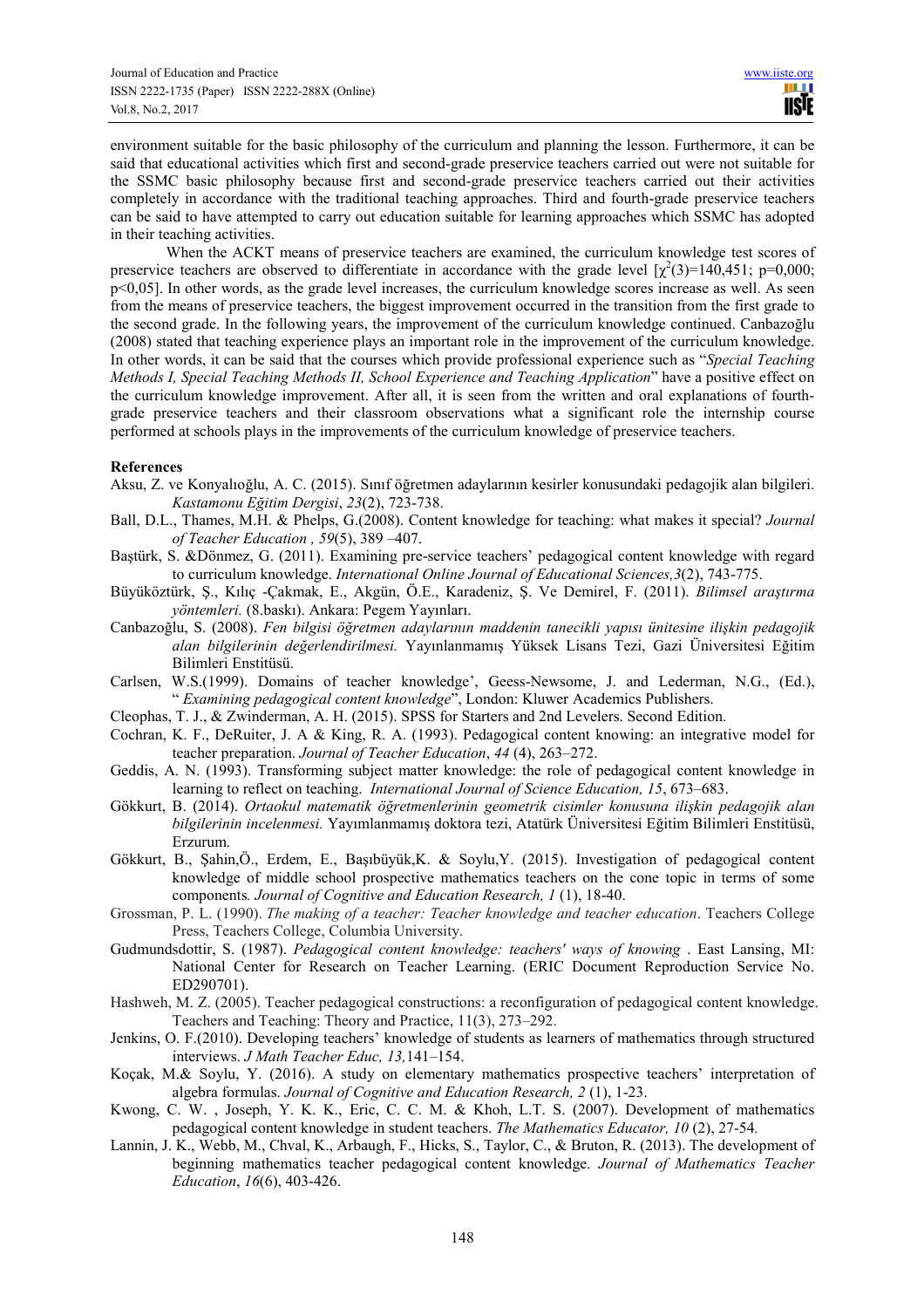- Loughran, J., Berry, A., & Mulhall, P. (2006). Understanding and developing science teachers' pedagogical content knowledge. Rotterdam, The Netherlands: Sense Publishers.
- Magnusson, S., Krajcik, J., & Borko, H. (1999). Nature, sources, and development of PCK for science teaching (pp. 95-120). In J. Gess-Newsome & N.G. Lederman (eds.) *Examining PCK: The construct and its implications for science educatio*n. Boston: Kluwer Academic Press.
- Marks, R. (1990). Pedagogical content knowledge: from a mathematical case to a modified conception. *Journal of Teacher Education, 41*, 3-11.
- MEB, (2013).Milli Eğitim Bakanlığı Talim ve Terbiye Kurulu Başkanlığı Ortaokul Matematik Dersi (5. 6. 7. ve 8. Sınıflar) Öğretim Programı, http://ttkb.meb.gov.tr/www/guncellenen-ogretim-programlari/icerik/151 adresinden 8 Mart 2014 tarihinde indirilmiştir.
- O'Hanlon, W. A. (2010). *Characterizing the pedagogical content knowledge of pre-service secondary mathematics teachers*. Doctoral Disertation, Illinois State University, USA.
- Park, S., & Oliver, J. S. (2008). Revisiting the conceptualisation of pedagogical content knowledge (PCK): PCK as a conceptual tool to understand teachers as professionals. *Research in Science Education*, *38* (3), 261-284.
- Shulman L. (1986). Paradigms and research programs in the study of teaching: a contemporary perspective. In M, Wittrock (Ed.), *Handbook of Research on Teaching.* NY: Macmillian Publishing Company.
- Shulman, L.S. (1987). Knowledge and teaching: foundation of the new reform. *Harvard Educational Review, 57*(1), 1-21.
- Smith, D. C, & Neale, D. C. (1989). The construction of subject matter knowledge inprimary science teaching. *Teaching and Teacher Education,5,* 1-20.
- Şahin, Ö. (2016). *An examination of development of pedagogical content konowledge of middle school prospective mathematics teachers on algebra.* Doctoral Dissertation (PhD), Atatürk University, Erzurum.
- Şahin, Ö. Erdem, E., Başıbüyük, K., Gökkurt, B., & Soylu, Y. (2014). Examining the development of secondary mathematics teachers' pedagogical content knowledge on numbers. *Turkish Journal of Computer and Mathematics Education, 5*(3), 207-230.
- Şahin,Ö., Gökkurt, B.& Soylu, Y. (2015). Examining prospective mathematics teachers' pedagogical content knowledge on fractions in terms of students' mistakes, *International Journal of Mathematical Education in Science and Technology*, 1-21, DOI:10.1080/0020739X.2015.1092178*.*
- Şimşek, N. ve Boz,N. (2015). Sınıf öğretmeni adaylarının uzunluk ölçme konusunda pedagojik alan bilgilerinin öğrenci kavrayışları bağlamında incelenmesi. *Cumhuriyet International Journal of Education*, *4*(3),10- 30.
- Tamir, P. (1988). Subject matter and releated pedagogical knowledge in teacher education. *Teaching and Teacher Education,* 4(2), 99-110.
- Yeşildere-İmre, S. & Akkoç, H. (2012). Investigating the development of prospective mathematics teachers' pedagogical content knowledge of generalising number patterns through school practicum. *J Math Teacher Educ,15*,207–226.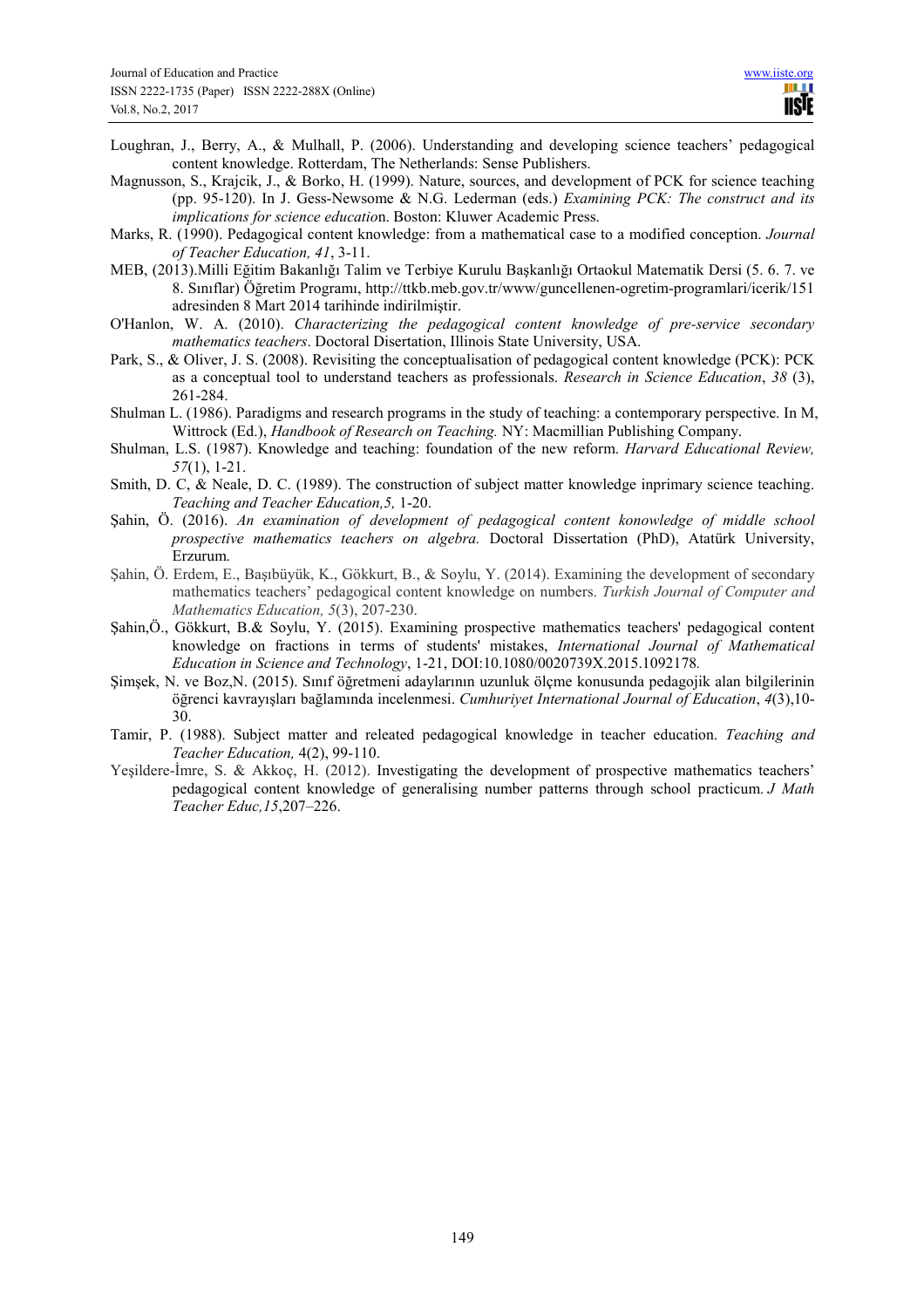# **APP. 1 CURRICULUM KNOWLEDGE TEST**

**Q.1.** The acquisitions regarding the subject of algebra included in the mathematics curriculum are presented in the Table below. Write down which sub learning domain of the algebra learning domain these acquisitions belong to.

| N <sub>0</sub>          | <b>Acquisitions</b>                                                                    | Sub    | Learning |
|-------------------------|----------------------------------------------------------------------------------------|--------|----------|
|                         |                                                                                        | Domain |          |
| $\mathbf{1}$            | They express the rule for an arithmetic sequence in letter; find the requested term of |        |          |
|                         | the sequence of which rule has been expressed in letter.                               |        |          |
| $\overline{2}$          | They multiply the algebraic expressions.                                               |        |          |
| $\mathbf{3}$            | They recognize the coordinate system with its characteristics and show ordered pairs.  |        |          |
| $\overline{\mathbf{4}}$ | They divide the algebraic expressions into multipliers.                                |        |          |
| 5                       | They establish equations with one unknown of the first order suitable for real life    |        |          |
|                         | situations.                                                                            |        |          |
| 6                       | They draw a graph of linear equations.                                                 |        |          |
| $\overline{7}$          | They understand the principle of conservation of parity in equations.                  |        |          |
| 8                       | They solve inequalities with one unknown of the first order.                           |        |          |
| 9                       | They write a suitable algebraic expression for a situation given orally and write a    |        |          |
|                         | suitable oral situation for an algebraic expression given.                             |        |          |
| 10                      | They solve the problems which require establishing an equation with one unknown of     |        |          |
|                         | the first order.                                                                       |        |          |

**Q.2.** Which **basic concepts** regarding Algebra take place in the Mathematics Curriculum?

**Q.3.** On which learning approach is the Mathematics Curriculum based? What are the basic principles of this approach?

**Q.4.** The improvement of which **basic skills** in the Mathematics Curriculum does Algebra ensure? Explain.

**Q.5.** Which strategies, methods, and techniques do you prefer in order to render teaching Algebra more comprehensible for secondary school students within the basic philosophy of the Mathematics Curriculum? (Lecture method, expository teaching, exploratory teaching, question and answer method, discussion, brainstorming, case method, problem solving, demonstration, computer-assisted teaching, etc.) Explain your reasons?

**Q.6.** What are **the teacher and student** roles in a classroom environment according to the Mathematics Curriculum?

**Q.7.** How much do you know about **the changes made in the last 10 years** in the Mathematics Curriculum in our country? Explain.

**Q.8.** How can you reach the Mathematics Curriculum? Where and how often can you follow the changes regarding the curriculum?

**Q.9.** In your opinion, what are the prior knowledge and concepts students need to know before learning the Algebra concepts given below?

| Concepts                            | <b>Prior Knowledge</b> |
|-------------------------------------|------------------------|
| Operations in Algebraic Expressions |                        |
| Patterns                            |                        |
| Equations                           |                        |
| identical                           |                        |
| Inequalities                        |                        |

**Q.10.** What are the characteristics of **an acquisition statement** regarding the Secondary School Algebra subjects? **Q.11.** What are the characteristics and basic components of **a lesson plan**? How are the lesson plans procured in the current system?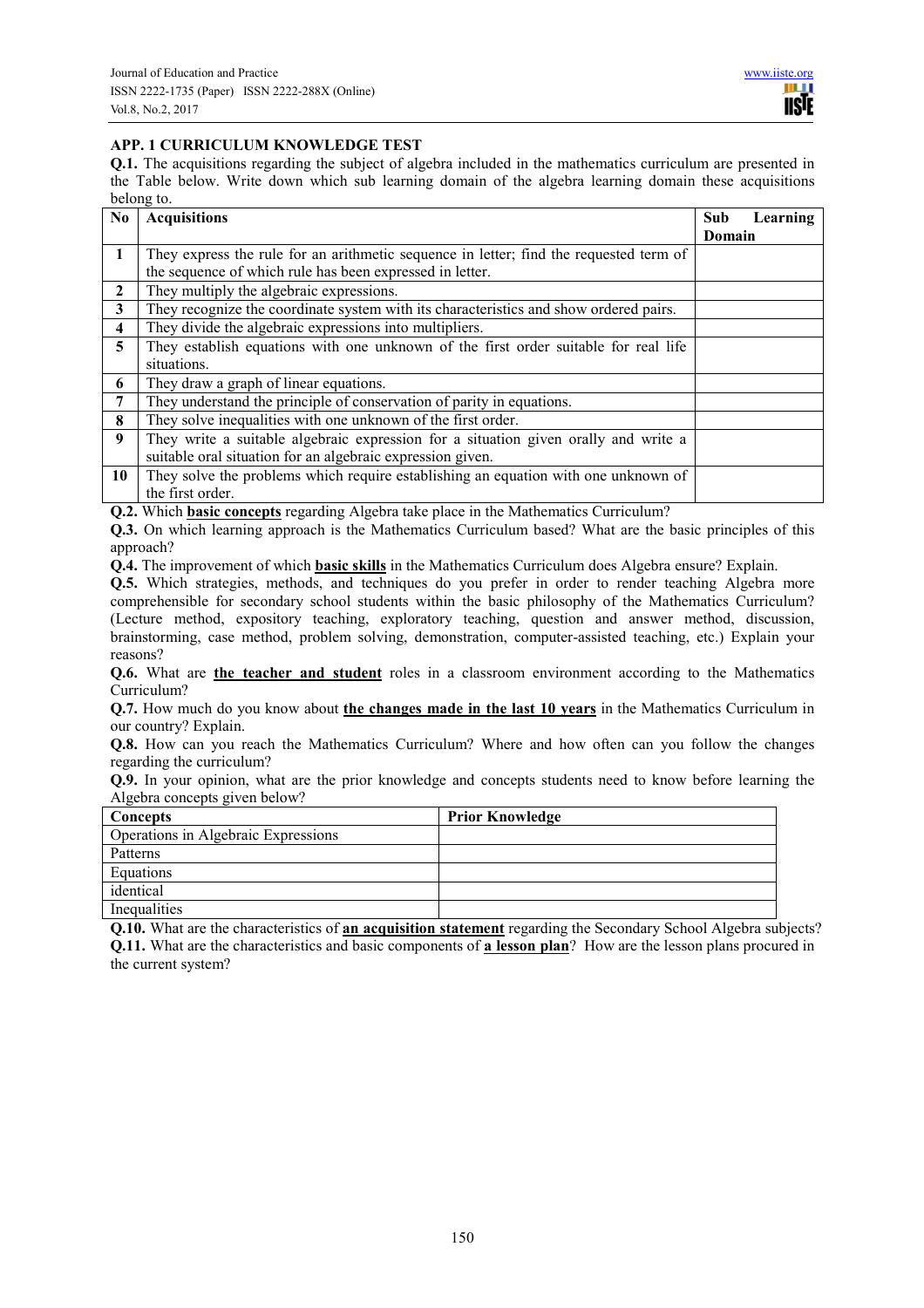| N <sub>0</sub> | <b>Behaviour</b>                                                                                                                                                                                     | Not Observed | Insufficent | Partially<br>Sufficent | Sufficent |
|----------------|------------------------------------------------------------------------------------------------------------------------------------------------------------------------------------------------------|--------------|-------------|------------------------|-----------|
|                |                                                                                                                                                                                                      |              |             |                        |           |
| 1              | They used activities suitable for the basic skills the<br>gaining of which the Secondary School Mathematics<br>Curriculum aimed.                                                                     |              |             |                        |           |
|                | They used activities suitable for the basic skills the<br>gaining of which the Secondary School Mathematics<br>Curriculum aimed.                                                                     |              |             |                        |           |
| 2              | They carried out assessment and evaluation activities<br>suitable for the philosophical approach on which the<br>Secondary School Mathematics Curriculum is based.                                   |              |             |                        |           |
| $\mathfrak{Z}$ | They used time effectively.                                                                                                                                                                          |              |             |                        |           |
| $\overline{4}$ | They carried out the teaching activities that they<br>targeted in the lesson plan effectively.                                                                                                       |              |             |                        |           |
| 5              | They did not go beyond the limits of the acquisitions<br>which the Secondary School Mathematics Curriculum<br>aimed.                                                                                 |              |             |                        |           |
| 6              | They used a content suitable for the acquisitions which<br>Secondary School Mathematics Curriculum<br>the<br>targeted.                                                                               |              |             |                        |           |
| $\overline{7}$ | They performed education suitable for the level of the<br>students.                                                                                                                                  |              |             |                        |           |
| 8              | They created a classroom environment suitable for the<br>philosophical approach on which the Secondary School<br>Mathematics Curriculum is based and ensured realizing<br>teacher and student roles. |              |             |                        |           |
| 9              | Being aware of the place in the curriculum and situation<br>of the subject taught.                                                                                                                   |              |             |                        |           |

# *APP. 2. CURRICULUM CONTENT KNOWLEDGE OBSERVATION FORM*